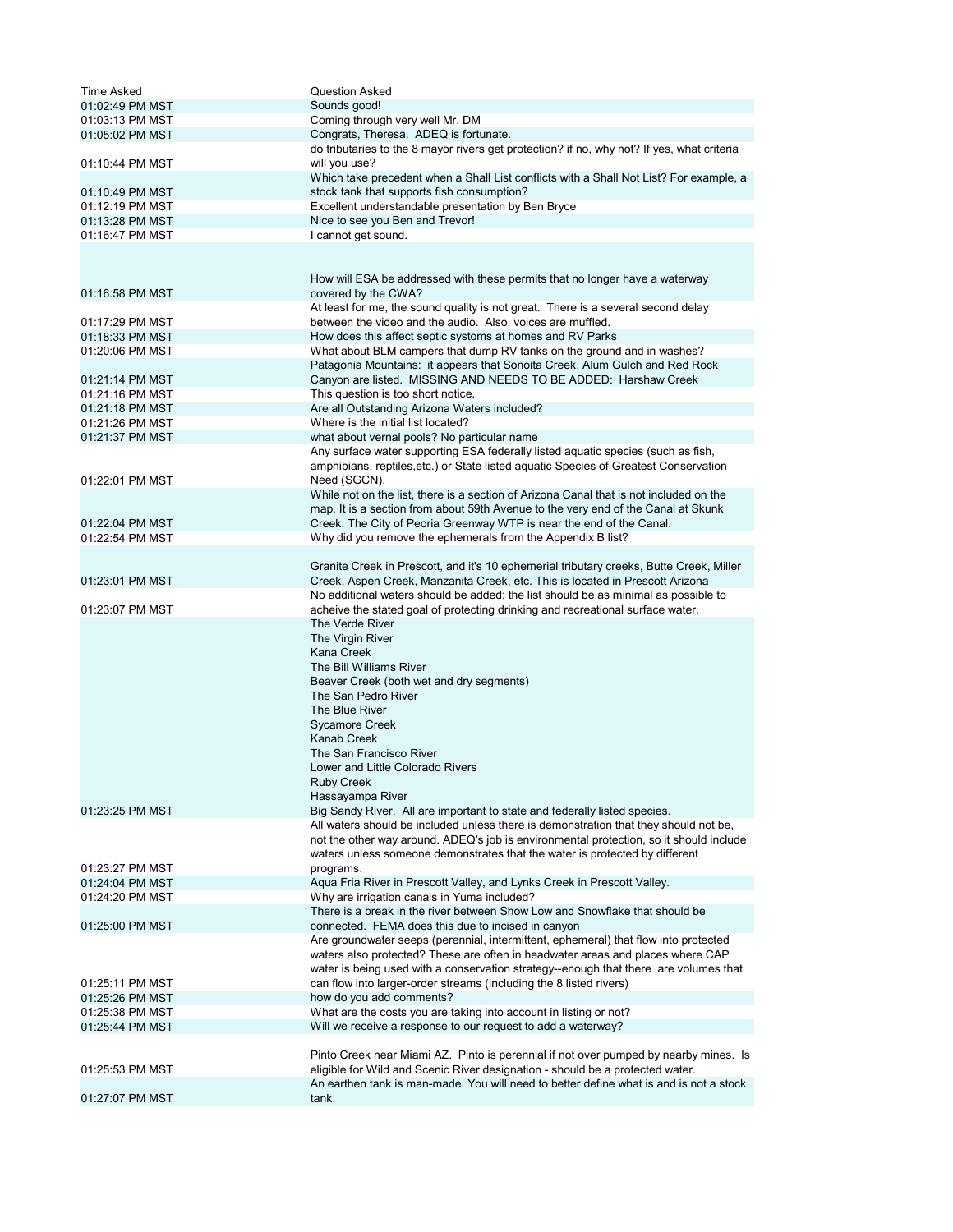|                                    | Regardless if there are fish in stock tanks, they maybe should be considered as they                                                                                      |
|------------------------------------|---------------------------------------------------------------------------------------------------------------------------------------------------------------------------|
| 01:27:48 PM MST                    | are important for wildlife as well as cattle. They are extensive throughout Arizona.                                                                                      |
|                                    | Wet Beaver Creek, Dry Beaver Creek near the Verde River, East Clear Creek in                                                                                              |
| 01:28:39 PM MST                    | Coconino National Forest, Oak Creek north of Sedona, Tonto Creek near Gisela,<br>Granite Creek in Prescott, New River in north PHX is seasonally wet                      |
|                                    | The definition of a stock tank illuminates the fact that it will dry up on                                                                                                |
| 01:28:45 PM MST                    | occasiontherefore they should never be listed for fish consumption.                                                                                                       |
| 01:28:53 PM MST                    | Please add Skunk Creek -                                                                                                                                                  |
| 01:29:26 PM MST                    | tanks? Not like a metal tank, but a tank in the forest for agricultural purposes?                                                                                         |
| 01:29:33 PM MST                    | Rock Creek Matazal Mountains-Three Bar Wildlife Area                                                                                                                      |
| 01:29:56 PM MST                    | O'Donnell Creek Santa Cruz County south of Elgin                                                                                                                          |
|                                    |                                                                                                                                                                           |
|                                    | Please confirm that applicants can choose to be permitted for a discharge to the                                                                                          |
| 01:29:56 PM MST                    | ephemeral and be affored the permit shield. That's what I thought I heard Ben say.                                                                                        |
|                                    | Skunk Creek stretches about 30 miles from about New River Mesa northeast of                                                                                               |
| 01:30:20 PM MST                    | Anthem to confluence of New River.                                                                                                                                        |
|                                    | Green Bush Draw Cochise County.                                                                                                                                           |
|                                    | Green Bush Draw is an ephemeral water that feeds directly into the San Pedro River. It<br>is a major contributor to the River and collects over 75 miles of watershed and |
|                                    | headwaters from both sides of the border.                                                                                                                                 |
|                                    | Preliminary data collected by citizen scientists from ADEQ                                                                                                                |
|                                    | shows high e. coli levels during storm flow. Therefore any discharges should be                                                                                           |
| 01:30:33 PM MST                    | regulated                                                                                                                                                                 |
| 01:31:00 PM MST                    | The Virgin River                                                                                                                                                          |
| 01:31:06 PM MST                    | Lynx Creek, Hassayampa River Prescott area                                                                                                                                |
| 01:31:10 PM MST                    | Anyone can pump a river dry. What happens then to the protection?                                                                                                         |
| 01:31:17 PM MST                    | So, you are including the entire Gila River channel whether ephemeral or not?                                                                                             |
| 01:31:38 PM MST                    | Miller Creek, Prescott                                                                                                                                                    |
|                                    | Many stockponds are built to contain intermittent and ephemeral flows to increase the                                                                                     |
|                                    | availability of water. If I create a stocktank on a protected stream, does it "unprotect"                                                                                 |
| 01:32:21 PM MST                    | it?                                                                                                                                                                       |
| 01:32:23 PM MST                    | Canelo Cienega Santa Cruz County south of Elgin                                                                                                                           |
|                                    | Asking for feedback using webinar software that is not familiar to most citizen is<br>unreasonable. Giving these citizens one week before Christmas to provide this       |
|                                    |                                                                                                                                                                           |
|                                    |                                                                                                                                                                           |
| 01:32:31 PM MST                    | feedback is also unreasonable.                                                                                                                                            |
| 01:32:38 PM MST                    | Indian Bend Wash?                                                                                                                                                         |
| 01:32:42 PM MST                    | <b>Harshaw Creek</b>                                                                                                                                                      |
| 01:33:30 PM MST                    | Please explain what is happening with the Outstanding Waters program with this<br>legislation?                                                                            |
| 01:33:58 PM MST                    | Irrigation canals in and around Yuma                                                                                                                                      |
| 01:34:01 PM MST                    | No waters should be removed.                                                                                                                                              |
| 01:34:02 PM MST                    | <b>Red Lake</b>                                                                                                                                                           |
| 01:34:15 PM MST                    | Holy Moses Wash                                                                                                                                                           |
|                                    |                                                                                                                                                                           |
| 01:34:29 PM MST                    | How are federal programs like 303(d) implemented on each of the three types of lists?                                                                                     |
|                                    | Suggest working closely with AzGFD GIS folks to identify channels that have                                                                                               |
|                                    | supported TE or sensitive Aq. Species, or fish migration corridors during wet periods,                                                                                    |
|                                    | e.g anyplace where fish have been collected in intermittent or ephemeral channels                                                                                         |
| 01:34:34 PM MST                    | would indicate a migratory opportunity.                                                                                                                                   |
| 01:34:46 PM MST                    | Sawmill Wash<br>Isolated waters that do not continue downstream to a TNW should be removed from                                                                           |
| 01:35:25 PM MST                    | the list (these are not WOTUS as well).                                                                                                                                   |
| 01:35:55 PM MST                    | No waters should be removed. This list is already too limited.                                                                                                            |
|                                    | So the water quality standards will remain for the 86% of waters still on the proposed                                                                                    |
|                                    | list. The other 14% of waters will no longer have water quality standards associated                                                                                      |
| 01:35:59 PM MST                    | with them?                                                                                                                                                                |
| 01:36:28 PM MST                    | Queen Creek headwaters is ephemeral and should be removed.                                                                                                                |
| 01:36:35 PM MST                    | Will a AZPDES permit be required on a surface water already covered by SDWA?                                                                                              |
|                                    | Lynx, Hassayampa because they contribute to aquifer recharge, significant                                                                                                 |
|                                    | recreational use including fishing, and both are impacted by historical mining, as well                                                                                   |
|                                    | as Lynx by current unpermitted mining discharging directly to creek and are                                                                                               |
|                                    | unpermitted. Miller Creek gets significant recreational use including full body in some                                                                                   |
|                                    | cases, & because of old septic impacts and animal waste (especially dogs, horses and                                                                                      |
| 01:36:48 PM MST<br>01:37:00 PM MST | turkeys.<br>Big Bug Creek and Dry Beaver Creek are ephemeral and should be removed.                                                                                       |
|                                    | Will this apply to urbanized and rural waters equally? This County is large. The                                                                                          |
| 01:37:36 PM MST                    | SWPP looks labor intensive.                                                                                                                                               |
|                                    |                                                                                                                                                                           |
| 01:37:46 PM MST                    | When you issue an general permit, like a CGP, would a permit issued to an area in<br>AZoW, woud the permit look the same? Would you remove references to the CWA?         |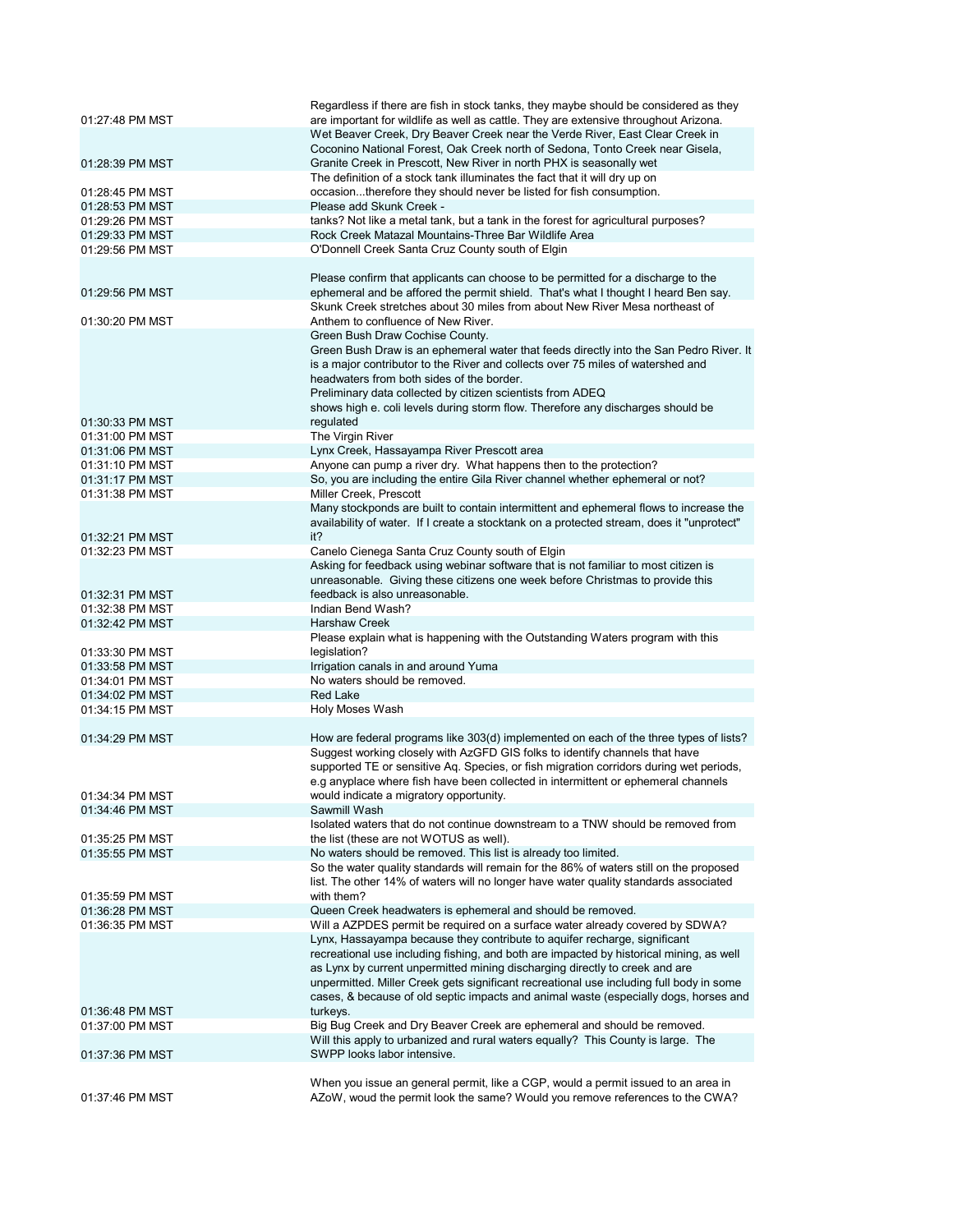|                                    | Modify 2.G.A. to A) DITCHES OR CANALS, UNLESS USED TO TRANSPORT<br>DRINKING WATER. NOTWITHSTANDING, YUMA PROJECT, GILA PROJECT,<br>AND CENTRAL ARIZONA PROJECT CANALS SHALL NOT BE INCLUDED IN THE<br>PROTECTED SURFACE WATERS CHECKLIST;                                                                                                                                                                         |
|------------------------------------|-------------------------------------------------------------------------------------------------------------------------------------------------------------------------------------------------------------------------------------------------------------------------------------------------------------------------------------------------------------------------------------------------------------------|
| 01:38:03 PM MST                    | Will this program adhere to the Arizona State Historic Preservation Act or the National                                                                                                                                                                                                                                                                                                                           |
| 01:38:30 PM MST                    | <b>Historic Preservation Act?</b>                                                                                                                                                                                                                                                                                                                                                                                 |
| 01:38:33 PM MST                    | Effluent Dependent waters, Ephemeral waters regardless of OAW status,                                                                                                                                                                                                                                                                                                                                             |
| 01:39:01 PM MST                    | Can you please discuss whether the Willcox Playa is a proposed protected water?                                                                                                                                                                                                                                                                                                                                   |
| 01:39:27 PM MST                    | Red Lake is a dry lakebed with no connection to anything.                                                                                                                                                                                                                                                                                                                                                         |
| 01:40:06 PM MST                    | Holy Moses wash is ephemeral as is Sawmill Canyon wash.                                                                                                                                                                                                                                                                                                                                                           |
| 01:40:27 PM MST                    | WOTUS should be removed from the list since they already have federal protection<br>(this is just duplicating protection).                                                                                                                                                                                                                                                                                        |
| 01:40:40 PM MST                    | Why weren't OAWs used as a criteria?<br>Is the program name set in stone? SWPP is going to be confused with SWPPP. I                                                                                                                                                                                                                                                                                              |
| 01:40:44 PM MST<br>01:40:55 PM MST | would appreciate the opportunity to avoid that headache. Thank you.<br>Wellton Canal, other irrigation canals                                                                                                                                                                                                                                                                                                     |
| 01:40:59 PM MST                    | No waters should be removed.                                                                                                                                                                                                                                                                                                                                                                                      |
|                                    |                                                                                                                                                                                                                                                                                                                                                                                                                   |
|                                    | Modify 2.G.A. to A) DITCHES OR CANALS, UNLESS USED TO TRANSPORT<br>DRINKING WATER. NOTWITHSTANDING, YUMA PROJECT, GILA PROJECT,<br>AND CENTRAL ARIZONA PROJECT CANALS SHALL NOT BE INCLUDED IN THE<br>PROTECTED SURFACE WATERS CHECKLIST;<br>Why - per our dicussion with David and Trevor. Yuma and Gila Project Canals should<br>be removed for the same reasons the CAP is not included. Federal ownership, no |
| 01:41:07 PM MST                    | discharges allowed by rule, volume of water conveyed for drinking is minimal.                                                                                                                                                                                                                                                                                                                                     |
|                                    | How does this program differ from the navigable Waters Protection Rule. Initially this<br>proposed program was put in place to afford protection to the ephemeral washes that                                                                                                                                                                                                                                     |
| 01:41:14 PM MST                    | lost protection after the NWPR was put into place.<br>Has intermittent been defined? How many days per years must flow be present to be                                                                                                                                                                                                                                                                           |
| 01:41:27 PM MST                    | considered intermittent?<br>Does the list. which is not readily apparent at the URL shared, include why? Y'all need                                                                                                                                                                                                                                                                                               |
| 01:41:27 PM MST                    | to list the whys waters were included or excluded. Thanks.<br>I don't understand why irrigation canals downstream of WOTUS would be included.                                                                                                                                                                                                                                                                     |
| 01:41:29 PM MST                    | They are not used for drinking water that I'm aware of.                                                                                                                                                                                                                                                                                                                                                           |
| 01:41:36 PM MST                    | despite the link offered, I can't find the list and still have not received an answer to my<br>question - were the current OAWs included or not?                                                                                                                                                                                                                                                                  |
|                                    | General Question, What about indirect disharges that could impact listed waters. e.g.                                                                                                                                                                                                                                                                                                                             |
| 01:41:42 PM MST<br>01:41:57 PM MST | Septic systems near listed waters.                                                                                                                                                                                                                                                                                                                                                                                |
| 01:42:14 PM MST                    | added<br>Effluent section of Cienega Creek                                                                                                                                                                                                                                                                                                                                                                        |
| 01:42:19 PM MST                    | miller, lynx, hassayampa: ADDED                                                                                                                                                                                                                                                                                                                                                                                   |
| 01:42:26 PM MST                    | Only include Interstate waters as specified by EPA                                                                                                                                                                                                                                                                                                                                                                |
| 01:42:49 PM MST                    | While Rules address setback from adjacent washes. Sometimes, depending on soils,<br>that swetback is not enough. May be require higher quality treatment if you are near an                                                                                                                                                                                                                                       |
|                                    | impared waters.                                                                                                                                                                                                                                                                                                                                                                                                   |
| 01:43:25 PM MST                    | Remove lined artificial waters/ponds and canals if not dischargeing to listed waters                                                                                                                                                                                                                                                                                                                              |
| 01:43:38 PM MST                    | removal of ephemeral washes should not occur without tribal consultation                                                                                                                                                                                                                                                                                                                                          |
| 01:43:40 PM MST                    | How would this new AZ Waters program interact with the CWA if the Biden<br>Administration reverses the June 2020 CWA Rule change?                                                                                                                                                                                                                                                                                 |
| 01:43:40 PM MST                    | <b>Black Wash is Ephemeral</b>                                                                                                                                                                                                                                                                                                                                                                                    |
| 01:43:48 PM MST                    | Where is this response toolbar that Theresa spoke of?                                                                                                                                                                                                                                                                                                                                                             |
| 01:43:58 PM MST                    | where in the legislation? aa quick search reveals nothing                                                                                                                                                                                                                                                                                                                                                         |
|                                    | The request is not to remove canals in the Yuma Area but to exclude the Yuma and<br>Gila Projects and exclude them as the Central Arizona Project is excluded. There is<br>no distinguishable difference in the Yuma and Gila Projects from the Central Arizona                                                                                                                                                   |
| 01:43:58 PM MST                    | Project.<br>Red Lake should be removed because it is an isolated basin which does not flow                                                                                                                                                                                                                                                                                                                        |
| 01:44:07 PM MST                    | towards a Waters of the US                                                                                                                                                                                                                                                                                                                                                                                        |
| 01:44:11 PM MST                    | Ephemeral sectin of Cienega Creek                                                                                                                                                                                                                                                                                                                                                                                 |
| 01:44:53 PM MST                    | Gold Gulch and Whitewater Draws in Cochise County are ephemeral                                                                                                                                                                                                                                                                                                                                                   |
| 01:45:11 PM MST                    | Hope about you separate the list into a stand-alone document. Not appreciating the<br>scavenger hunt.                                                                                                                                                                                                                                                                                                             |
|                                    | Is the list imbedded in draft legislation currently accurately represented in the SWPP                                                                                                                                                                                                                                                                                                                            |
| 01:45:22 PM MST                    | stream and lake layers found in the ADEQ eMaps?                                                                                                                                                                                                                                                                                                                                                                   |
| 01:45:38 PM MST                    | If you don't see the menu bar, you can go to the "window" menu and select the<br>"GoToWebinar control panel"                                                                                                                                                                                                                                                                                                      |
| 01:45:41 PM MST                    | Intermittent waters that are 50 or more miles from a perennial water or that are lagging<br>limbs of stormwater dependent discharges                                                                                                                                                                                                                                                                              |
|                                    |                                                                                                                                                                                                                                                                                                                                                                                                                   |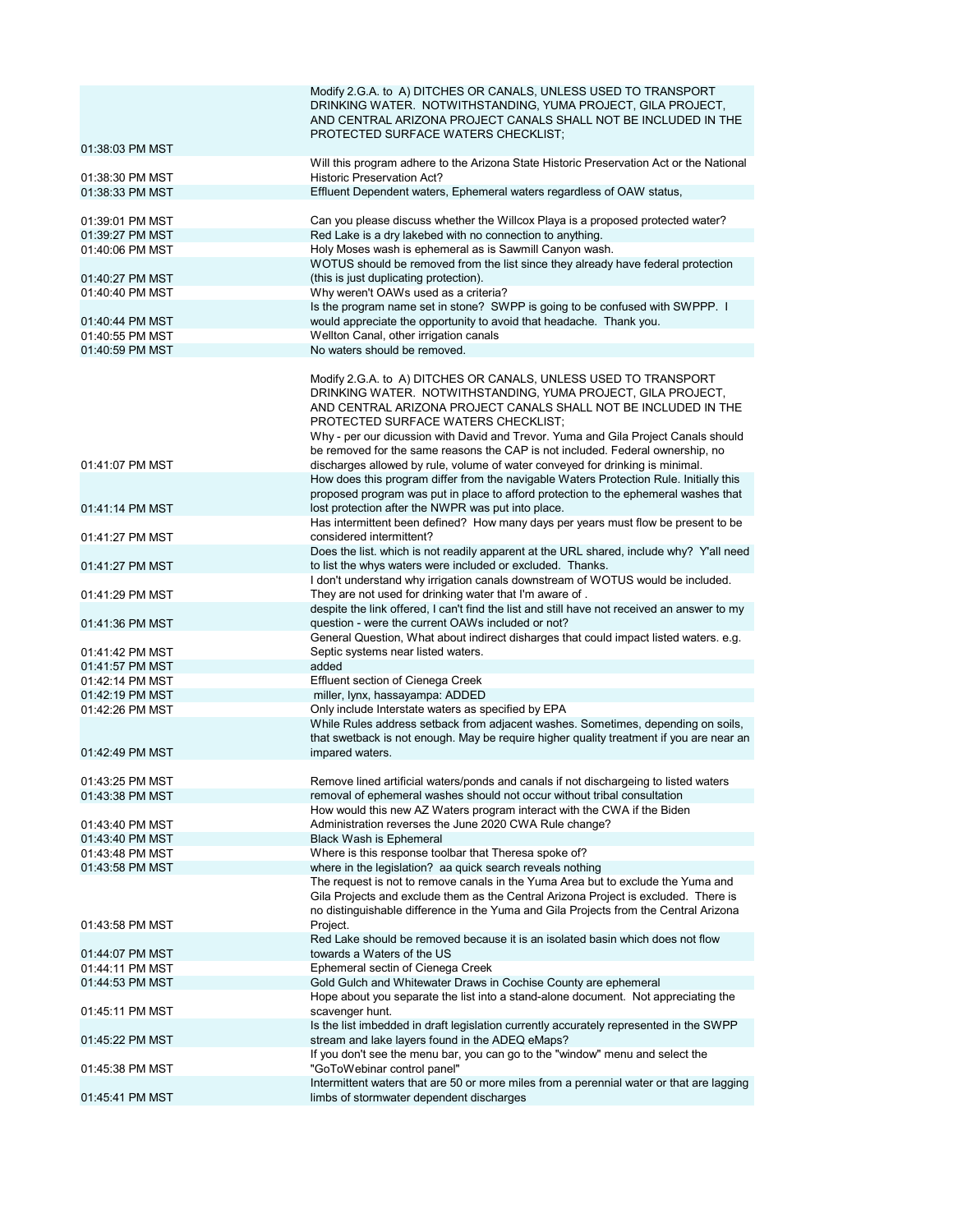|                                    | Without going into specifics, I see some waters on the initial list in the bill that are                                                                              |
|------------------------------------|-----------------------------------------------------------------------------------------------------------------------------------------------------------------------|
| 01:45:45 PM MST                    | categorized as ephemeral in Appendix B. Is that an oversight, or did ADEQ<br>deliberately list in the bill some waters that are classifed as ephemeral in Appendix B? |
|                                    | who can I talk to - to better understand why Turkey Draw outside Heber is included and                                                                                |
| 01:45:49 PM MST                    | portions of Oklahoma Flat in Overgaard?                                                                                                                               |
|                                    | It would be helpful for people as well to see the new map that was created instead just                                                                               |
| 01:45:53 PM MST                    | the list                                                                                                                                                              |
| 01:46:04 PM MST                    | Does the list match with the map?                                                                                                                                     |
|                                    | Going back to waters to be added, the disposition of effluent dependent waters still                                                                                  |
|                                    | needs discussion/resolution. Part of this is a value judgement as to the value of a                                                                                   |
| 01:46:10 PM MST                    | EDW.                                                                                                                                                                  |
|                                    | How are you separating ephemeral from intermittent streams? The distinction                                                                                           |
| 01:46:15 PM MST                    | depends on drought conditions, prior groundwater withdrawals, and other factors.                                                                                      |
|                                    | Modify definition of Aguifer as Colorado uses 5.2.2 "Aquifer" means a hydrogeologic                                                                                   |
|                                    | unit consisting of an interval, or hydraulically connected intervals, of consolidated                                                                                 |
| 01:46:36 PM MST                    | and/or unconsolidated rock material that is capable of storing and transmitting water.                                                                                |
| 01:46:50 PM MST                    | Where online can input be added later?                                                                                                                                |
|                                    | (as long as not used for mining or commercial discharge) remove isolated very small                                                                                   |
|                                    | waters on the mogollon rim where depth to groundwater exceeds 1000 ft and no                                                                                          |
|                                    | connection to surace waters otherwise because pollutants to GW risk minimal, and not                                                                                  |
| 01:47:01 PM MST                    | connection to SW                                                                                                                                                      |
| 01:47:53 PM MST                    | This removal process seems more like a political exercise than a scientific one.                                                                                      |
| 01:47:54 PM MST                    | Have you all worked with Arizona Navigable Stream Adjudication Commission?<br>I understand dischargers to canals that serve as source waters (i.e. to surface water   |
|                                    | treatment plants) will have to have an AZPDES permit but what about the canal                                                                                         |
|                                    | operators themselves. This current feature of AZPDES helps to ensure surface water                                                                                    |
| 01:48:18 PM MST                    | plant operators are ensured stability in their source water.                                                                                                          |
| 01:48:46 PM MST                    | https://www.ansac.az.gov/                                                                                                                                             |
|                                    | Most ephemeral waters discharge to protected waters it seems that you are saying                                                                                      |
| 01:50:16 PM MST                    | almost all water would be regulated.                                                                                                                                  |
|                                    | Please clarify what level/type of evidence is necessary to add or remove waters from                                                                                  |
| 01:50:36 PM MST                    | the list.                                                                                                                                                             |
|                                    | Ben - what you just stated regarding exclusion of ephemerals, specifically contradicts                                                                                |
| 01:50:44 PM MST                    | or is confusing with Slide # 2 of the ephemeral connections<br>So a discharge to an ephemeral water will not be protective of aquatic life and partial                |
| 01:51:09 PM MST                    | body contact? (Let's have a public discussion about this).                                                                                                            |
|                                    | OK, so now Ben says you can't issue a permit on a water that is ephemeral. So that                                                                                    |
|                                    | seems to contradict the earlier statement about allowing applicants to chooseThis is                                                                                  |
| 01:51:43 PM MST                    | confusing.                                                                                                                                                            |
| 01:53:18 PM MST                    | Recieve signal just dropped out.                                                                                                                                      |
| 01:53:21 PM MST                    | Above and beyond the SWPP?                                                                                                                                            |
| 01:53:23 PM MST                    | Adding BMPs are a terrific idea.                                                                                                                                      |
| 01:53:30 PM MST                    | Too much duplication with the 404 program on WOTUS.                                                                                                                   |
| 01:53:33 PM MST                    | I think it is a good idea to have BMPs for construction work.                                                                                                         |
| 01:53:35 PM MST<br>01:53:37 PM MST | BMPs don't have any enforcement power, do they?<br>How would BMPs work? Is there an analogous ADEQ program?                                                           |
| 01:53:40 PM MST                    | Can you show us the question again please                                                                                                                             |
| 01:53:42 PM MST                    | BMPs should be added.                                                                                                                                                 |
| 01:53:52 PM MST                    | Support 100% BMPs                                                                                                                                                     |
|                                    | Yes, BMPs should be required for construction - seems like a it should be a basic                                                                                     |
| 01:53:53 PM MST                    | requirement and am pretty surprised they aren't already.                                                                                                              |
| 01:53:57 PM MST                    | Can these BMPs be changed and updated over time?                                                                                                                      |
| 01:54:00 PM MST                    | Are BMPs voluntary (guidelines) or enforceable? Who will decide BMPs?                                                                                                 |
| 01:54:00 PM MST                    | How will BMPs be as effective as requiring a 404 permit?                                                                                                              |
|                                    |                                                                                                                                                                       |
|                                    | What is the likelihood that the Biden Administration will roll back the ACOE WOTUS<br>changes made during the Trump Administration? Are the ACOE WOTUS changes        |
| 01:54:01 PM MST                    | by executive order, congressional legislation or EPA policy changes?                                                                                                  |
| 01:54:02 PM MST                    | Can you switch it back to the questionairre slide?                                                                                                                    |
|                                    | BMPs are a good concept, but under what authority will they be required? How would                                                                                    |
| 01:54:05 PM MST                    | ADEQ even know the activity is taking place?                                                                                                                          |
| 01:54:05 PM MST                    | <b>BMPs like ADOT's manuals?</b>                                                                                                                                      |
|                                    | BMP's should mirror the current 401 certification BMP's but be modified to relate to the                                                                              |
| 01:54:16 PM MST                    | activity and the water effected.                                                                                                                                      |
|                                    | Yes, ADEQ should adopt BMPs for activities that could impact water quality, such as                                                                                   |
| 01:54:17 PM MST                    | dredge and fill.                                                                                                                                                      |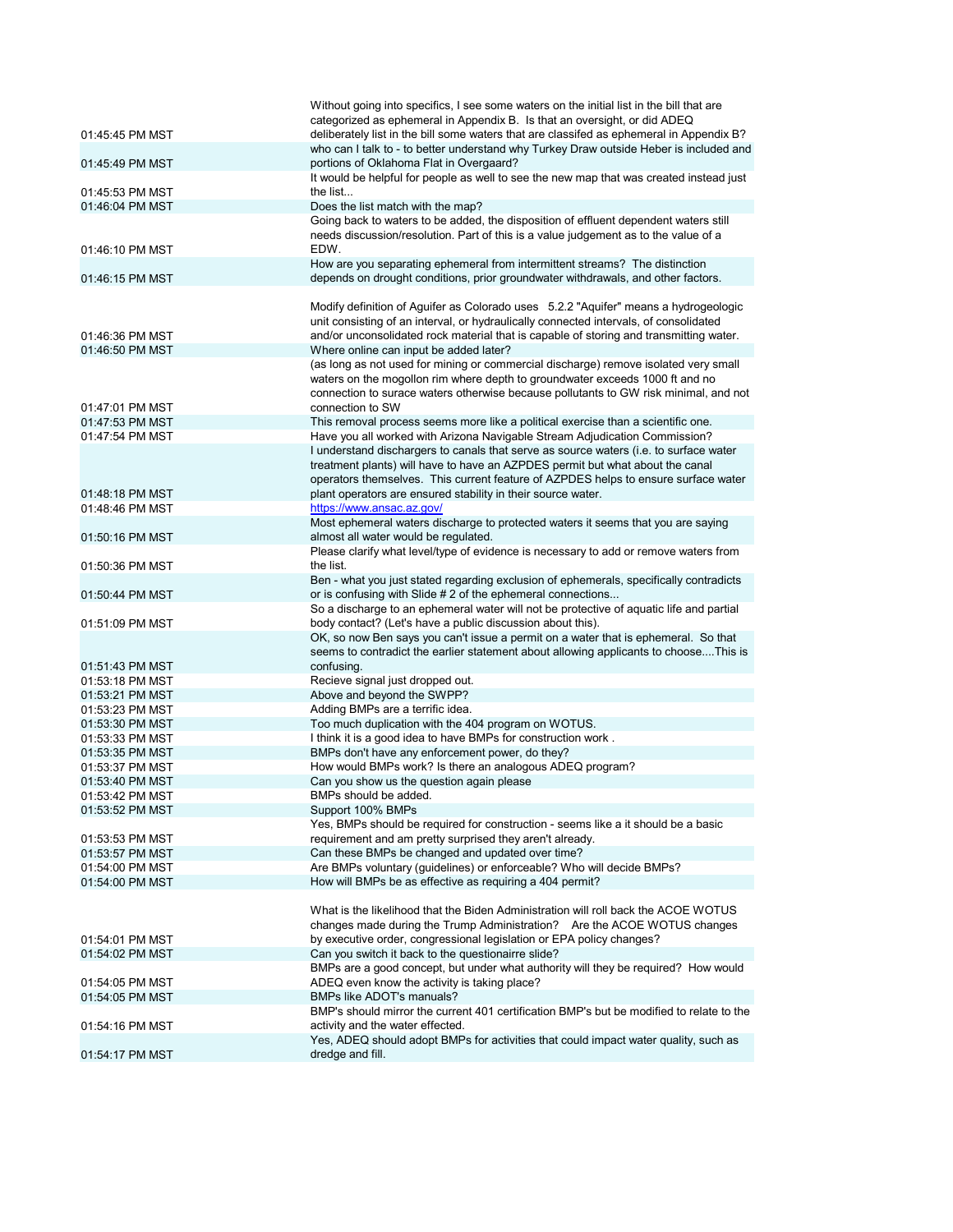|                 | Fill deposited in ephemeral channels has a nasty habit of moving downstream during                                                                                      |
|-----------------|-------------------------------------------------------------------------------------------------------------------------------------------------------------------------|
|                 | stormwater runoff and may reach and adversely impact habitat features in downstream                                                                                     |
|                 | intermittent or perennial waters over time, admittedly maybe long periods of time.                                                                                      |
| 01:54:19 PM MST | Recognize the scientific validity of Levick et al 2008 The Ecological and Hydrological<br>significance of ephemeral and intermittent streams in the arid southwest.     |
|                 | Thank you for the appropriate link. BMPs should definitely be added for all those                                                                                       |
| 01:54:27 PM MST | mentioned activities as well as doe potential Section 106 and ESA impacts.                                                                                              |
| 01:54:27 PM MST | Additional BMPs above and beyond those required for SWPPPs?                                                                                                             |
|                 | Why not just include dredge and fill to non-WOTUS under the AZ CGP? Require                                                                                             |
| 01:54:30 PM MST | SWPPP and associated BMPs?                                                                                                                                              |
| 01:54:40 PM MST | can you show that question about dredge and fill again please                                                                                                           |
|                 | This question about BMPs assumes that these water bodies where dredge/fill activites                                                                                    |
| 01:54:41 PM MST | are ocurring are NOT listed as Surface Water?                                                                                                                           |
|                 | BMPs will not protect these waters. There should be regulatory requirements. There                                                                                      |
| 01:54:41 PM MST | should be times when activities are just not allowed. There should be mitigation. There<br>should be requirement that these are in the public interest.                 |
|                 | BMPs are a good idea for dredge and fill, but would that require permitting to enforce                                                                                  |
| 01:54:42 PM MST | or regulate?                                                                                                                                                            |
| 01:54:49 PM MST | use landscaping practices that prevent erosion                                                                                                                          |
|                 | Do not agree with adding BMPs or regulation of dredge and fill activities on non                                                                                        |
|                 | WOTUS waters by ADEQ - there needs to be a clear distinction between what ADEQ                                                                                          |
| 01:54:52 PM MST | regulates and does not regulate                                                                                                                                         |
|                 | I think that would be an excellent idea. It is a great proactive approach to addressing                                                                                 |
| 01:54:55 PM MST | activites with the potential to cause harm.                                                                                                                             |
| 01:54:56 PM MST | Codifying a BMP could limit ADEQ and would no allow advances in technology to be<br>allowed.                                                                            |
| 01:54:59 PM MST | Will they trigger the State Historic Preservation Act?                                                                                                                  |
|                 | How will the new rules change ARS 49-145.01 or will it? Is this how the APP will be                                                                                     |
|                 | implemented to protect groundwater in the current program for surface discharges to                                                                                     |
| 01:56:23 PM MST | ephemeral?                                                                                                                                                              |
|                 | using practices to conserve and reduce the amount of sediment reaching water                                                                                            |
| 01:56:32 PM MST | bodies, overall protecting water quality                                                                                                                                |
|                 | BMPs make sense. Exemptions in 33 USC 1344(f) should be carried over in the state                                                                                       |
|                 | program. BMPs also need to be tailored to the situation. For example, for canals                                                                                        |
|                 | included in the state program, canal maintenance activities during dry up are very<br>different than activities in natural water bodies                                 |
| 01:56:32 PM MST | Thanks Ben - how would this process relate to an MS4 that only has ephemeral in its                                                                                     |
| 01:56:34 PM MST | jurisdiction?                                                                                                                                                           |
|                 | pertaining to this slidewhat if the groundwater is connected to the surface water?                                                                                      |
| 01:56:44 PM MST | Then APP must be designed to protect surface water?                                                                                                                     |
|                 | BMPS - would have to see a list of BMPs and activities that would need them.                                                                                            |
| 01:57:14 PM MST | Construction, etc.                                                                                                                                                      |
| 01:57:18 PM MST | Most EDWs don't flow into protected waters.                                                                                                                             |
| 01:57:18 PM MST | If your discharge doesn't reach a protected water, then you don't need a permit?                                                                                        |
| 01:57:21 PM MST | Regarding construction BMPs for activities within ephemeral waters - isn't that covered<br>under CGP permitting?                                                        |
|                 | Most of QC Wash runs through several jurisdictions before it gets to the covered                                                                                        |
| 01:57:38 PM MST | water.                                                                                                                                                                  |
| 01:57:49 PM MST | Question answered; thanks                                                                                                                                               |
|                 | using native vegetation strips to provide addition barriers of protection which prevent                                                                                 |
| 01:58:42 PM MST | potential pollutants from running off into ground and surface waters                                                                                                    |
|                 | The reason this is so complicated is because of the AZ regulation that says our regs                                                                                    |
|                 | cannot be more stringent than federal regs, a very low bar now with federal regs not                                                                                    |
| 01:58:46 PM MST | allowing ephemerals to be covered.                                                                                                                                      |
|                 | To address ESA, will ADEQ help permit-seekers through the Section 10 process for a                                                                                      |
| 01:58:50 PM MST | Section 10 permit should their project potentially impact listed species?                                                                                               |
| 01:59:05 PM MST | Are stormwater detention basins discharging into an ephemeral wash connected to a<br>protected water considered a discharge?                                            |
|                 | BMPs are not as protective as a permit requirement, but in absence of a permit                                                                                          |
|                 | enforceable BMPs would be useful. Construction activity in wet waters can be very                                                                                       |
| 01:59:09 PM MST | harmful without a permit requirement.                                                                                                                                   |
| 01:59:13 PM MST | BMPs sound like a back door into dredge and fill regulation.                                                                                                            |
|                 | I feel BMP's should be imposed to insure the water way reguardless of ephemeral or                                                                                      |
|                 | direct. Requiring a permit will help hold the projects accountable for any possible                                                                                     |
| 01:59:15 PM MST | deliborate or accedental toxic spill entering a water source.                                                                                                           |
| 01:59:44 PM MST | BMPs should be added.                                                                                                                                                   |
|                 | can you direct us to the language in the proposed legislation that authorizes DEQ to<br>require a permit for a discharge channeled through an ephermeral to a protected |
| 02:00:01 PM MST | water?                                                                                                                                                                  |
| 02:00:16 PM MST | Would BMPs be inaddition to 404 requirements?                                                                                                                           |
|                 |                                                                                                                                                                         |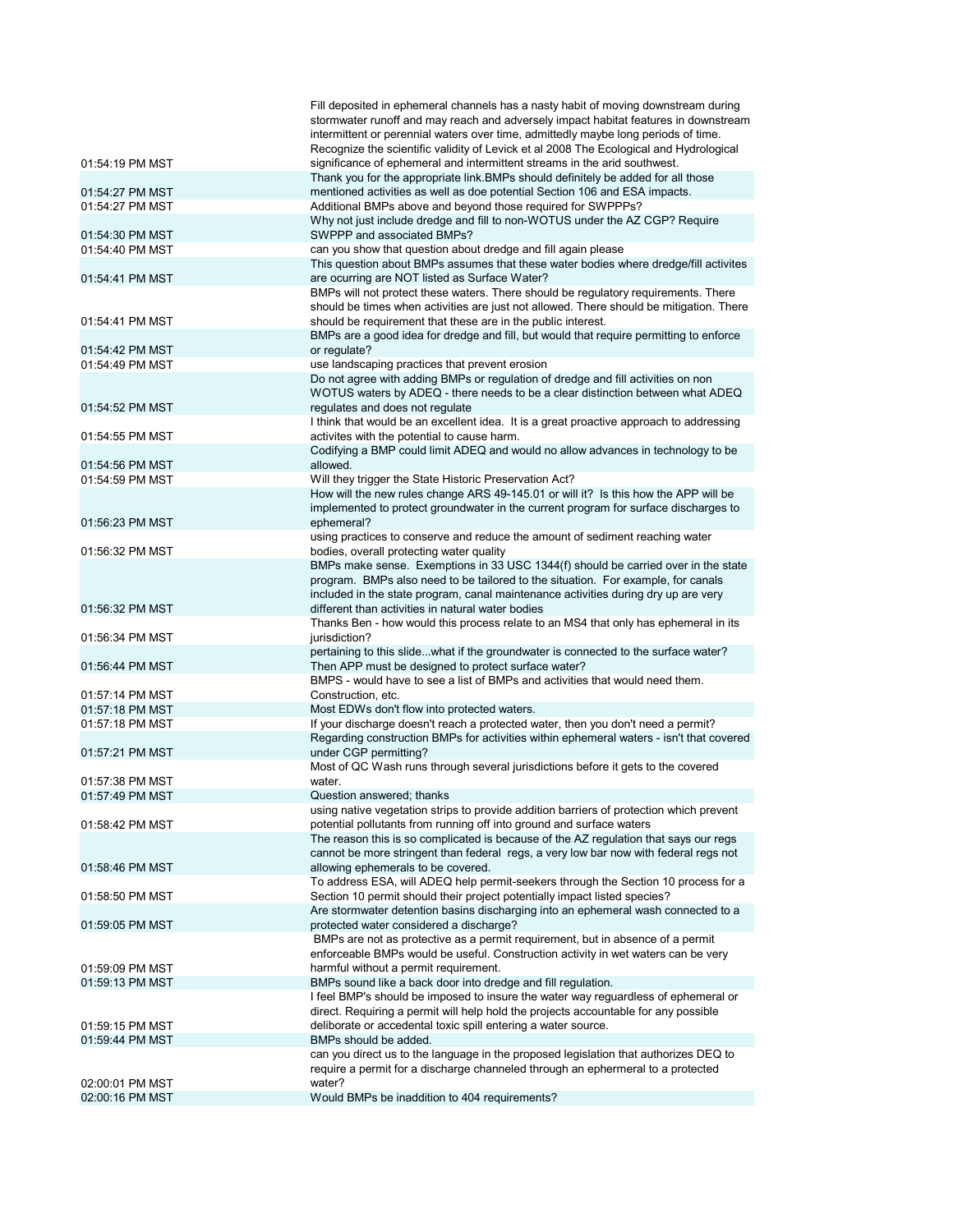|                 | Since water quality standards are not applicable in non-navigable, non-protected<br>waters, I assume that R18-11-108. C&D could not used to protect from construction |
|-----------------|-----------------------------------------------------------------------------------------------------------------------------------------------------------------------|
| 02:00:19 PM MST | type discharges.                                                                                                                                                      |
| 02:00:32 PM MST | Cleaning stock tanks should be exempt.                                                                                                                                |
|                 | If ADEQ adopts any BMPs by statute or rule, need to make sure they don't apply in                                                                                     |
| 02:00:36 PM MST | WOTUS (will be covered by 404 and 401 certification in lieu of the BMPs).                                                                                             |
|                 | How will you determine the liklihood of a discharge into an ephemeral reaching a                                                                                      |
| 02:00:45 PM MST | protected water?                                                                                                                                                      |
| 02:00:55 PM MST | How would these be different from BMPs under the CGP?                                                                                                                 |
| 02:01:12 PM MST | <b>Need BMPs</b>                                                                                                                                                      |
| 02:01:43 PM MST | Yes to BMP's                                                                                                                                                          |
| 02:01:46 PM MST | How do we decide if a discharge is going to make it through an ephemeral to a<br>WOTUS or to groundwater?                                                             |
|                 |                                                                                                                                                                       |
| 02:01:48 PM MST | More specifically, are stormwater detention basins designed for groundwater recharge<br>in an ephemeral wash connected to a protected water subject to AZPDES?        |
|                 | BMPs to protect waters are good in general above the OHWM because it is easier to                                                                                     |
|                 | stop pollutants before they enter than to mitigate after, especially in locations where                                                                               |
|                 | materials, chemicals, disturbed highly eroadable surface created where pollutants may                                                                                 |
|                 | be present that otherwise wouldn't enter the water until final stabilization, If basic                                                                                |
|                 | scrape out creek and dump to maintain line and grade, no unless sensitive fish and or                                                                                 |
| 02:02:27 PM MST | other aquatic wildlife risk                                                                                                                                           |
|                 | What will happen to the current ILF 404 Mitigation programs and how will they be able                                                                                 |
| 02:02:28 PM MST | to continue with implementation of these changes?                                                                                                                     |
| 02:02:41 PM MST | BMPs are not a substitute for regulation; they should be a foundation for it.                                                                                         |
| 02:03:53 PM MST | The CGP is part of AZPRDES                                                                                                                                            |
|                 | (Got in late so sorry if ths has been dealt with) But what percentage change would<br>there be of current protected/permitted ephermeral waters by this program to    |
|                 | unprotected/ not subject to a permit. In additon to the percentage change, milege if                                                                                  |
| 02:05:13 PM MST | possible.                                                                                                                                                             |
| 02:07:02 PM MST | Agricultural activities should be exempt.                                                                                                                             |
|                 | I understand Stormwater, but the SWPP is looking like an expanded MS4 program that                                                                                    |
| 02:07:42 PM MST | incorporates non-urbanized areas. Is that a fair statement?                                                                                                           |
|                 | Q: (Got in late so sorry if ths has been dealt with) But what percentage change would                                                                                 |
|                 | there be of current protected/permitted ephermeral waters by this program to                                                                                          |
|                 | unprotected/ not subject to a permit. In additon to the percentage change, milege if                                                                                  |
|                 | possible.                                                                                                                                                             |
| 02:07:42 PM MST |                                                                                                                                                                       |
|                 | Given that the protected waters overlap with some WOTUS as determined by Corps,                                                                                       |
|                 | how does ADEQ sort out when the nonWOTUS rules and programs apply? We can<br>expect that there will be a lot of change in the future as Corps makes determinations in |
| 02:07:48 PM MST | the new rule.                                                                                                                                                         |
|                 | BMP's should be added for ephemeral construction - need protection for downstream                                                                                     |
|                 | property owners from chanellization or diversions that can cause water to flow across                                                                                 |
| 02:08:15 PM MST | land previously dry during storm events.                                                                                                                              |
|                 | Would it be possible to require BMPs for all "general permit" type activities but require                                                                             |
|                 | something more for the kind of activities that would have required an individual 404                                                                                  |
| 02:08:27 PM MST | permit to PSW (which is probably less than 20/yr)?                                                                                                                    |
|                 | Regulation of dredge and fill activities in non WOTUS waters by ADEQ would set up                                                                                     |
|                 | two systems for regulation in AZ - on WOTUS waters and the other regulated waters of                                                                                  |
| 02:08:38 PM MST | the state                                                                                                                                                             |
|                 | (Got in late so sorry if ths has been dealt with) But what percentage change would<br>there be of current protected/permitted ephermeral waters by this program to    |
|                 | unprotected/ not subject to a permit. In additon to the percentage change, milege if                                                                                  |
|                 | possible.                                                                                                                                                             |
|                 | (Got in late so sorry if ths has been dealt with) But what percentage change would                                                                                    |
|                 | there be of current protected/permitted ephermeral waters by this program to                                                                                          |
|                 | unprotected/ not subject to a permit. In additon to the percentage change, milege if                                                                                  |
| 02:09:01 PM MST | possible.                                                                                                                                                             |
|                 | BMP's are generally good. I would not want to be in a situation whereby BMP                                                                                           |
|                 | requirements for minimal construction activities. Have some sort of BMP requirement                                                                                   |
| 02:09:42 PM MST | for significant construction                                                                                                                                          |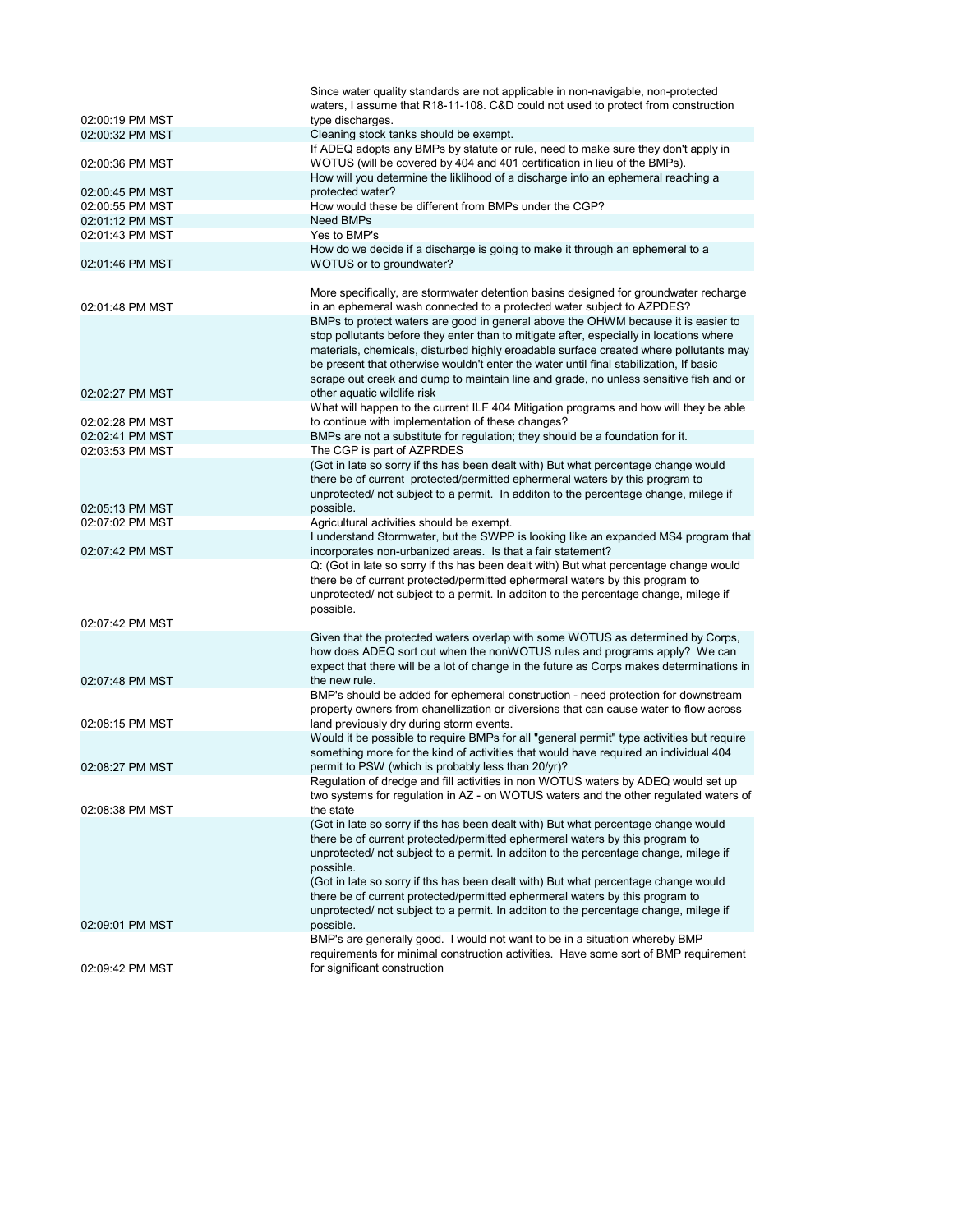|                 | Q: (Got in late so sorry if ths has been dealt with) But what percentage change would<br>there be of current protected/permitted ephermeral waters by this program to<br>unprotected/ not subject to a permit. In additon to the percentage change, milege if<br>possible. |
|-----------------|----------------------------------------------------------------------------------------------------------------------------------------------------------------------------------------------------------------------------------------------------------------------------|
|                 | Q: (Got in late so sorry if ths has been dealt with) But what percentage change would<br>there be of current protected/permitted ephermeral waters by this program to<br>unprotected/ not subject to a permit. In additon to the percentage change, milege if<br>possible. |
|                 | Q: (Got in late so sorry if ths has been dealt with) But what percentage change would<br>there be of current protected/permitted ephermeral waters by this program to<br>unprotected/ not subject to a permit. In additon to the percentage change, milege if<br>possible. |
|                 | Q: (Got in late so sorry if ths has been dealt with) But what percentage change would                                                                                                                                                                                      |
| 02:09:55 PM MST | there be of current protected/permitted ephermeral waters by this program to<br>unprotected/ not subject to a permit. In additon to the percentage change, milege if po<br>Flood control regulations will address some issues being raised regarding effects of            |
| 02:10:22 PM MST | activities on downstream flow.<br>How would the OHWM of protected waters be established? Would ADEQ use federal                                                                                                                                                            |
| 02:11:07 PM MST | guidelines or develop new guidelnies?                                                                                                                                                                                                                                      |
| 02:11:08 PM MST | The term "ephemeral water" is getting used a lot. I don't believe this is a correct term.<br>Should it not be "ephemeral stream"? Is there such thing as ephemeral water?                                                                                                  |
| 02:11:17 PM MST | require more or better oversight for those issued grazing permits by Feds or State to<br>mitigate animal pollution and erosion in the waterways                                                                                                                            |
| 02:11:49 PM MST | Needs further clarification of process utilized to list and delist protected waters.                                                                                                                                                                                       |
| 02:12:02 PM MST | Is section 5.B supposed to be in reference to the Protected surface waters? The<br>previous paragraph referenced navigatable waters.                                                                                                                                       |
|                 | Definition of Intermittent needs to be more clear - how long does flow need to persist?<br>What flow distance? What about flows from a stock tank, does that make a water                                                                                                  |
| 02:12:09 PM MST | intermittent?                                                                                                                                                                                                                                                              |
| 02:12:15 PM MST | 49-221.G.2.A Which canals transport drinking water as opposed to raw water?<br>How will you measure "social, environmental and econoic benefits" of adding a water                                                                                                         |
| 02:12:28 PM MST | to the list?                                                                                                                                                                                                                                                               |
|                 | ephemeral and intermittent definitions with the drought we have experience over last<br>many years. We have not seen some washes flow in many years, so maybe adding in a                                                                                                  |
| 02:12:40 PM MST | historic normal rainfall year<br>How do we differentiate between federal jurisdictional waters from state jurisdictional<br>waters? What if a project spans both jursidictions? Does your GIS system have the                                                              |
| 02:12:56 PM MST | ability to do the assessment of which jurisdiction applies?<br>When adding or deleting waters, there should be public notice and comment period.                                                                                                                           |
| 02:13:21 PM MST | Currenting the draft documents does not appear to say this.<br>Section 2, G.1.D, it seems like the legislative body is allowed to change list like the                                                                                                                     |
| 02:13:23 PM MST | director but is not held to the same metrics as the director's decision.                                                                                                                                                                                                   |
|                 | One thing I'm concerned about is the definition of a water as perennial to intermittent<br>to ephemeral based off activity that can change stream flows. How will it be protected<br>and how will ADEQ work with ADWR into the future. I see a large disconnect between    |
| 02:13:27 PM MST | the agencies.                                                                                                                                                                                                                                                              |
| 02:13:35 PM MST | What was the basis for regulating the 8 major rivers including their associated<br>ephemeral reaches?                                                                                                                                                                      |
|                 | Waters that ephemeral and on this list such as the Santa Cruz River excepting where<br>it is effluent dependent don't make sense - why are they included and is there a                                                                                                    |
| 02:13:46 PM MST | change for them to be removed?<br>How protecting waters support wildlife. need definitive language or at least more                                                                                                                                                        |
| 02:13:55 PM MST | discussion to clarify intent                                                                                                                                                                                                                                               |
| 02:13:57 PM MST | Why don't you plan to add/remove waters during an annual public review process?                                                                                                                                                                                            |
| 02:14:04 PM MST | Is there opportunity for public input if waters are removed?                                                                                                                                                                                                               |
|                 |                                                                                                                                                                                                                                                                            |
| 02:14:09 PM MST | What criteria would the legislative use to add or subtract a water? Having a consistent<br>method and criteria for what makes a water regulated or not would be helpful.                                                                                                   |
| 02:14:13 PM MST | What is an EDW?                                                                                                                                                                                                                                                            |
|                 | when adding or removing waters - need public comments as well as a response to the                                                                                                                                                                                         |
| 02:14:13 PM MST | public comment. Not just public notice.<br>What will Tribal consultation look like under this program? How are wetlands                                                                                                                                                    |
|                 | protected? Isolated waters? The decision to include the eight waters as well as any<br>ephemeral sections seems arbitrary. Why not include other major rivers and their                                                                                                    |
| 02:14:15 PM MST | ephemeral sections?                                                                                                                                                                                                                                                        |
| 02:14:33 PM MST | Section 7 49-234 D. (2.) needs to better clarify what it's breath of permitting for non-<br>point sources under an expanded TMDL program includes.                                                                                                                         |
| 02:15:01 PM MST | If an EDW is otherwise ephemeral, is it a "shall not"                                                                                                                                                                                                                      |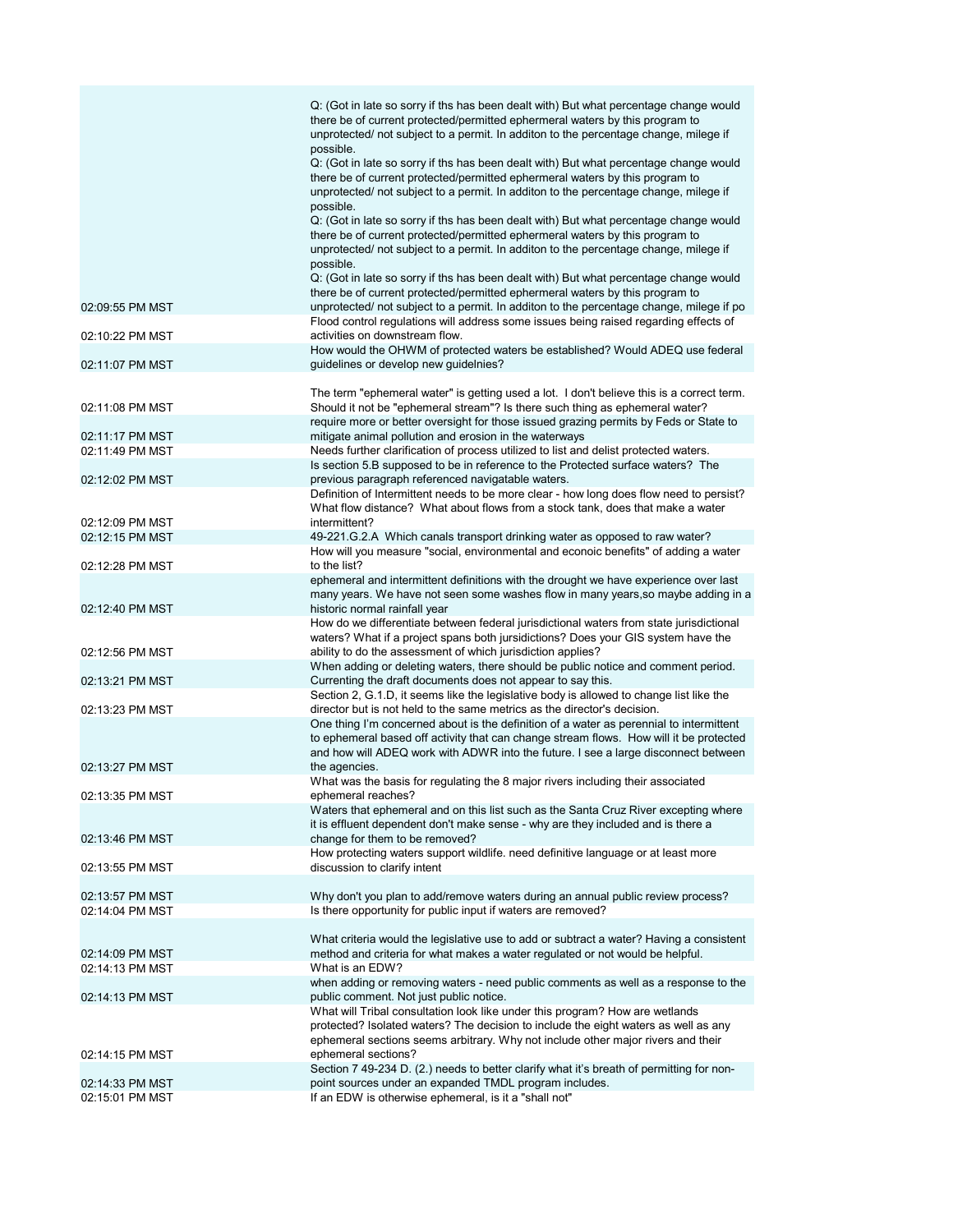|                                    | Inadvertent ommission in 49-250.B.16 (APP Exemptions)? (blue language below is<br>currently not in the draft)<br>16. Discharges to a facility that is exempt pursuant to paragraph 6 if those discharges<br>are regulated pursuant to 33 United States Code section 1342 OR TITLE 49,                                                                                                                                                                                                                                                                                                                                                                                                                                                                                                 |
|------------------------------------|---------------------------------------------------------------------------------------------------------------------------------------------------------------------------------------------------------------------------------------------------------------------------------------------------------------------------------------------------------------------------------------------------------------------------------------------------------------------------------------------------------------------------------------------------------------------------------------------------------------------------------------------------------------------------------------------------------------------------------------------------------------------------------------|
| 02:15:09 PM MST                    | CHAPTER 2, ARTICLE 3.1.                                                                                                                                                                                                                                                                                                                                                                                                                                                                                                                                                                                                                                                                                                                                                               |
|                                    | How will the weight of "economic, environmental, and social benefits" and the<br>"economic, environmental, and social costs" be determined? Will this include tribal                                                                                                                                                                                                                                                                                                                                                                                                                                                                                                                                                                                                                  |
| 02:15:11 PM MST                    | consultation?<br>Mentioned before - more clarity on paragraph - livestock and wildlife water tanks and                                                                                                                                                                                                                                                                                                                                                                                                                                                                                                                                                                                                                                                                                |
| 02:16:04 PM MST                    | aquaculture tanks. needs revision.                                                                                                                                                                                                                                                                                                                                                                                                                                                                                                                                                                                                                                                                                                                                                    |
| 02:16:32 PM MST                    | I think covering ephemeral that contribute to the 8 rivers covers thisbut we should<br>look at how the activity can impact someone's water right. If I have a certain water right<br>then that water should have state water quality protection as well.                                                                                                                                                                                                                                                                                                                                                                                                                                                                                                                              |
| 02:17:28 PM MST                    | Can you clarify - restate - at some point, where the BMPs would apply? Only in<br>ephemeral waters or in wet waters also, and only for 404 activities? Thanks.                                                                                                                                                                                                                                                                                                                                                                                                                                                                                                                                                                                                                        |
| 02:17:44 PM MST                    | Will you include ecosystem services in the economic benefits?                                                                                                                                                                                                                                                                                                                                                                                                                                                                                                                                                                                                                                                                                                                         |
| 02:18:10 PM MST                    | The legislation should have sufficient standards to measure against - whether to add a<br>water, what is a valid tribal claim.                                                                                                                                                                                                                                                                                                                                                                                                                                                                                                                                                                                                                                                        |
| 02:18:12 PM MST                    | raindrop tool!                                                                                                                                                                                                                                                                                                                                                                                                                                                                                                                                                                                                                                                                                                                                                                        |
| 02:18:53 PM MST                    | The agricultural exemption should be broader and include all manmade water features<br>used in ag, including sumps, upland reservoirs and drains.                                                                                                                                                                                                                                                                                                                                                                                                                                                                                                                                                                                                                                     |
|                                    | How "nature works" on discharges to protected waters is that big rains wash                                                                                                                                                                                                                                                                                                                                                                                                                                                                                                                                                                                                                                                                                                           |
| 02:20:12 PM MST                    | EVERYTHING downhill.<br>Really happy to hear that ADEQ sees the Pretreatment program as important and will                                                                                                                                                                                                                                                                                                                                                                                                                                                                                                                                                                                                                                                                            |
|                                    | keep it under the state program. It is very important for the wastewater plant to control<br>what is coming in. And this sometimes the only thing I can use to combat high dollar<br>industries from talking political leaders into allowing them to off load pollutants to our                                                                                                                                                                                                                                                                                                                                                                                                                                                                                                       |
| 02:20:41 PM MST                    | plant.                                                                                                                                                                                                                                                                                                                                                                                                                                                                                                                                                                                                                                                                                                                                                                                |
| 02:22:33 PM MST<br>02:23:58 PM MST | How are we going to treat "Navigable" waters? Which waters are navigable?<br>Who would be eligible to appeal the decision about adding or removing waters?                                                                                                                                                                                                                                                                                                                                                                                                                                                                                                                                                                                                                            |
|                                    | Excavations in upland that intersect the water table or constitute a tributary conveying<br>surface water runoff to a protected water should not be considered uplands any more.<br>A suggested rewording: 46. "UPLAND" MEANS ANY UNEXCAVATED LAND AREA<br>THAT, DOES NOT MEET THE DEFINITION OF WETLAND, INTERMITTENT OR<br>PERENNIAL WATER, AND DOES NOT LIE BELOW THE ORDINARY HIGH WATER                                                                                                                                                                                                                                                                                                                                                                                          |
| 02:25:00 PM MST                    | MARK OF A WATER OF THE STATE.<br>23. "INTERMITTENT WATER" MEANS A SURFACE WATER OR PORTION OF                                                                                                                                                                                                                                                                                                                                                                                                                                                                                                                                                                                                                                                                                         |
|                                    | SURFACE WATER THAT FLOWS CONTINUOUSLY ONLY AT CERTAIN TIMES OF<br>THE YEAR, AS WHEN IT RECEIVES WATER FROM A SPRING OR FROM<br>ANOTHER SURFACE SOURCE, SUCH AS MELTING SNOW. AN INTERMITTENT                                                                                                                                                                                                                                                                                                                                                                                                                                                                                                                                                                                          |
| 02:25:54 PM MST                    | WATER MAY ALSO BE AN EFFLUENT DEPENDENT WATER.<br>Why does the legislation change so that Intermittent and perennial waters can become                                                                                                                                                                                                                                                                                                                                                                                                                                                                                                                                                                                                                                                |
| 02:26:24 PM MST                    | EDWs?                                                                                                                                                                                                                                                                                                                                                                                                                                                                                                                                                                                                                                                                                                                                                                                 |
| 02:26:49 PM MST                    | Will the BMPs include enviromental and cultural requirements?                                                                                                                                                                                                                                                                                                                                                                                                                                                                                                                                                                                                                                                                                                                         |
| 02:26:57 PM MST                    | Because of need to reconcile w/ federal agencies and prevent overlap, why not define<br>OHWM (49-201(29)) the same as the Corps does?                                                                                                                                                                                                                                                                                                                                                                                                                                                                                                                                                                                                                                                 |
| 02:27:50 PM MST                    | Will the term discharge include overflow from stormwater retention facilities?                                                                                                                                                                                                                                                                                                                                                                                                                                                                                                                                                                                                                                                                                                        |
|                                    | Channels and ditches that route non-potable water are not regulated. Does this give<br>mining a green light to discharge pollutants that could impact groundwater? This type                                                                                                                                                                                                                                                                                                                                                                                                                                                                                                                                                                                                          |
| 02:29:02 PM MST                    | of discharge might be covered under the stormwater pollution protection.                                                                                                                                                                                                                                                                                                                                                                                                                                                                                                                                                                                                                                                                                                              |
| 02:29:06 PM MST                    | When will an updated draft be made available??                                                                                                                                                                                                                                                                                                                                                                                                                                                                                                                                                                                                                                                                                                                                        |
|                                    | Did the Department consider any distance requirements when ultimately including<br>discharges flowing through ephmeral washes to a protected water? If so, why or why                                                                                                                                                                                                                                                                                                                                                                                                                                                                                                                                                                                                                 |
| 02:29:08 PM MST                    | not?<br>How will ADEQ ensure that targetted water additions will not be used to stop                                                                                                                                                                                                                                                                                                                                                                                                                                                                                                                                                                                                                                                                                                  |
| 02:29:08 PM MST                    | development?                                                                                                                                                                                                                                                                                                                                                                                                                                                                                                                                                                                                                                                                                                                                                                          |
|                                    | The following comment addresses Mr. Baggiore's response about the opportunity now<br>to create a state program while the incoming (Biden) administration revises the Trump<br>WOTUS and CWA determination. The 'no more stringent than' concept in the<br>existing and proposed draft legislation squanders an opportunity for the state and<br>ADEQ to create a statute that fits Arizona's desert climate and more strongly protects<br>our water quality. The state should be allowed to promulgate rules that ARE more<br>stringent where it makes sense for our state. A good example is the opportunity to<br>make all ephemeral streams a type of water that would be protected. The burden<br>presenting evidence for taking them OFF a protected list should be placed on an |
| 02:29:24 PM MST                    | applicant.<br>Very important to let people comment on addition or removal of protected surface                                                                                                                                                                                                                                                                                                                                                                                                                                                                                                                                                                                                                                                                                        |
| 02:29:24 PM MST                    | waters!<br>What is (or is not) the overlap between the AZ definition of intermittent waters                                                                                                                                                                                                                                                                                                                                                                                                                                                                                                                                                                                                                                                                                           |
| 02:29:48 PM MST                    | (49.201(23) and the new federal definition of intermittent waters?                                                                                                                                                                                                                                                                                                                                                                                                                                                                                                                                                                                                                                                                                                                    |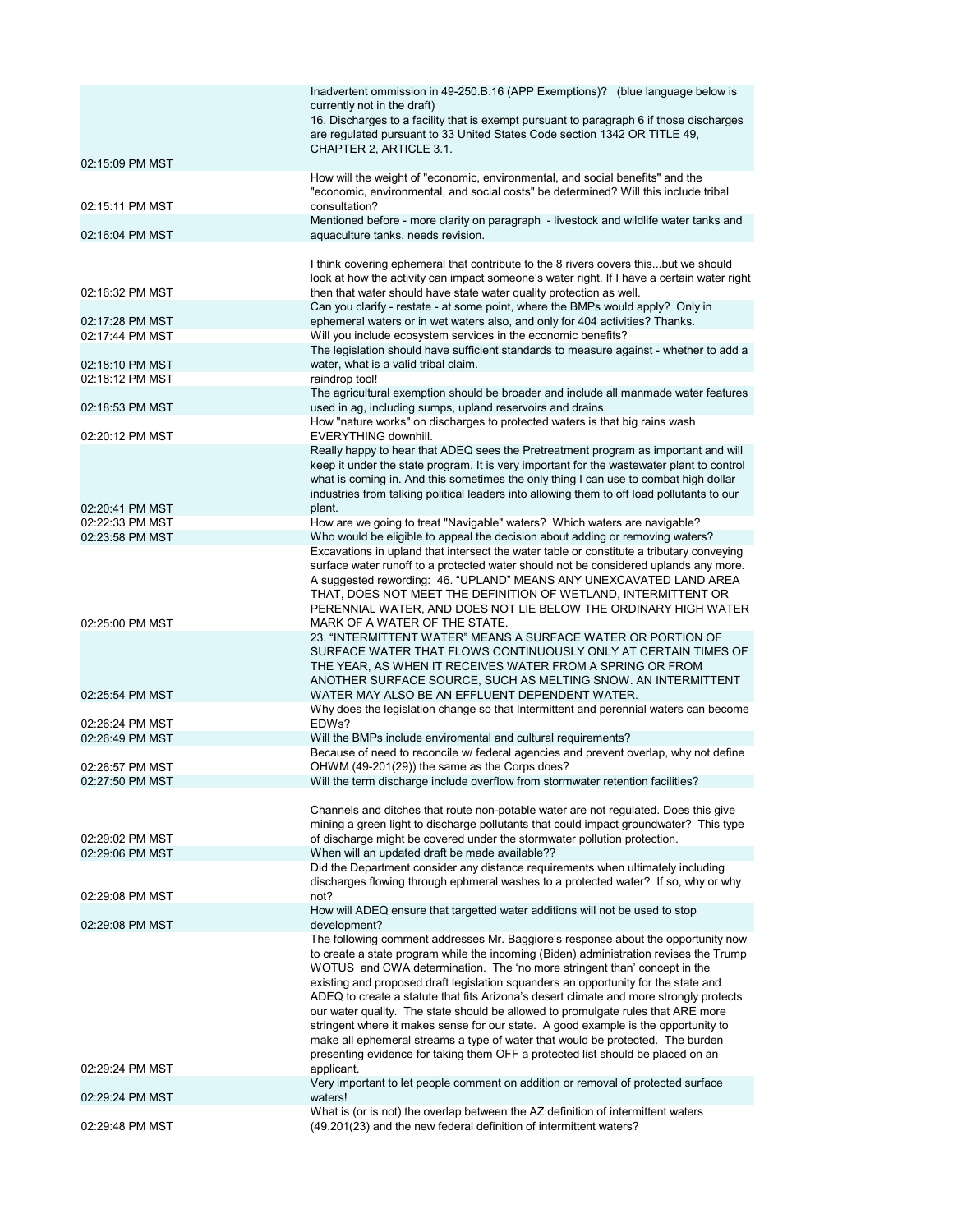| 02:31:38 PM MST                    | Would ADEQ use the federal definition of wetland or develop a new definition?                                                                                           |
|------------------------------------|-------------------------------------------------------------------------------------------------------------------------------------------------------------------------|
|                                    |                                                                                                                                                                         |
|                                    | Perennial and Intermittent cannot be an EDW basd on the specific definition of an                                                                                       |
|                                    | EDW which states and EDW is a surface water that "WITHOUT A POINT SOURCE                                                                                                |
| 02:32:43 PM MST<br>02:33:27 PM MST | DISCHARGE OF WASTEWATER, WOULD BE AN EPHEMERAL WATER.                                                                                                                   |
| 02:33:52 PM MST                    | Still are big breaks in the Santa Cruz on the map.<br>please show comment link again                                                                                    |
| 02:34:27 PM MST                    | Does ADEQ have permission from the Governor to pursue this legislation?                                                                                                 |
| 02:34:29 PM MST                    | Do you now have permission of the Govenors office to run this legislation?                                                                                              |
|                                    | In light of Trevor's last comment, does that mean ADEQ does not intend to engage in                                                                                     |
| 02:35:00 PM MST                    | a consultation with any Arizona Indian tribes?                                                                                                                          |
| 02:35:32 PM MST                    | How is this proposed rulemaking protect waters more than current NWPR?                                                                                                  |
|                                    | Question on Legislation: Have you met yet with the House and Senate Committee                                                                                           |
| 02:36:15 PM MST                    | Chairs yet?                                                                                                                                                             |
|                                    | Little Colorado River is currently represented by many blue lines - what is the area that                                                                               |
| 02:37:29 PM MST                    | is protected? where is this defined?                                                                                                                                    |
|                                    | 1. Protection of waters inhabiting by federally listed threatened and endangered                                                                                        |
| 02:37:50 PM MST                    | species should be mandatory by the Director.                                                                                                                            |
| 02:38:44 PM MST                    | + opportunity to understand process                                                                                                                                     |
| 02:38:54 PM MST                    | + thoughtful responses                                                                                                                                                  |
| 02:38:54 PM MST                    | +Thank you for the virtual sessions. They are usually well organized.                                                                                                   |
| 02:38:58 PM MST                    | +webinar management                                                                                                                                                     |
| 02:39:10 PM MST                    | + staff time and commitment                                                                                                                                             |
| 02:39:10 PM MST                    | + questions where we get immediate feedback of responses                                                                                                                |
|                                    | If the APP has authority to address illegal discharges to washes, why is ephemeral                                                                                      |
| 02:39:10 PM MST                    | water protection needed?                                                                                                                                                |
| 02:39:12 PM MST                    | $+++++$                                                                                                                                                                 |
| 02:39:14 PM MST                    | + read everyone's response as written - with out censure or opinion                                                                                                     |
|                                    |                                                                                                                                                                         |
|                                    | I suggest adding text in () below: Section 1. Section 49-201 23. "INTERMITTENT<br>WATER" MEANS A SURFACE WATER OR PORTION OF SURFACE WATER THAT                         |
|                                    | FLOWS CONTINUOUSLY ONLY AT CERTAIN TIMES OF THE YEAR, AS WHEN IT                                                                                                        |
|                                    | RECEIVES WATER FROM A SPRING, (FROM AN ELEVATED GROUNDWATER                                                                                                             |
|                                    | TABLE), OR FROM ANOTHER SURFACE SOURCE, SUCH AS MELTING SNOW.                                                                                                           |
|                                    | AN INTERMITTENT WATER MAY ALSO BE AN EFFLUENT DEPENDENT WATER.                                                                                                          |
|                                    |                                                                                                                                                                         |
|                                    |                                                                                                                                                                         |
| 02:39:19 PM MST                    | I think webinars are great. Lets you control the meeting and keeps everyone from                                                                                        |
| 02:39:19 PM MST                    | talking at once.                                                                                                                                                        |
| 02:39:20 PM MST                    | +Presentation format                                                                                                                                                    |
| 02:39:22 PM MST                    | + I appreciate your efforts at a very challenging task                                                                                                                  |
| 02:39:25 PM MST                    | + fluid conversation between presenters, respectful of audience and each other.                                                                                         |
|                                    |                                                                                                                                                                         |
| 02:39:26 PM MST                    | P = outreach to all stakeholders, clarity in terms of online resources including maps.                                                                                  |
| 02:39:26 PM MST                    | +Today's session was a good attempt to engage the audience and get feedback.                                                                                            |
| 02:39:27 PM MST                    | - specifics or breakouts would be nice                                                                                                                                  |
| 02:39:30 PM MST                    | +++ Appreciate the stakeholder engagement; sessions are well-organized                                                                                                  |
| 02:39:31 PM MST                    | Thank you for the webinar.                                                                                                                                              |
| 02:39:32 PM MST                    | + Well organized, plenty of opportunities for feedback, kept moving along                                                                                               |
| 02:39:33 PM MST                    | ^more public notice and discussion<br>Plus: Too much time was spent during the past year doing closed door meetings and                                                 |
| 02:39:38 PM MST                    | not enough on more open meetings like this one.                                                                                                                         |
|                                    | could improve virtual sessions by putting the questions you want feedback on where                                                                                      |
| 02:39:41 PM MST                    | we can see them (not on a slide that you go away from)                                                                                                                  |
|                                    | + Doing a great job! I know this is a complicated and your having to navigate so many                                                                                   |
| 02:39:42 PM MST                    | interests.                                                                                                                                                              |
| 02:39:43 PM MST                    | + well organized. I appreciate the thoughtful responses.                                                                                                                |
| 02:39:49 PM MST                    | Very well organized. Clear examples. Plus                                                                                                                               |
|                                    | - Sending out questions priopr to this meeting would have enabled me to prepare                                                                                         |
| 02:39:51 PM MST                    | comments so they are concise and well thought out.                                                                                                                      |
| 02:39:51 PM MST                    | + Love doing the meeting this way                                                                                                                                       |
| 02:39:52 PM MST                    | +efforts are appreciated                                                                                                                                                |
| 02:39:54 PM MST                    | +Goto Webinar works well                                                                                                                                                |
| 02:40:03 PM MST                    | -Provide questions in advanced to help participants better prepare for the meeting.                                                                                     |
|                                    |                                                                                                                                                                         |
| 02:40:08 PM MST                    | +good use of chat window for comments/questions; efficient to have 1-2 dedicated                                                                                        |
|                                    | persons to monitor and real-time engagement for questions and comments                                                                                                  |
|                                    | ADEQ has done an A+ job with outreach on the surface water protection program. In<br>person meetings would be more interactive, but the virtual environment has allowed |
| 02:40:14 PM MST                    | more people to get involved.                                                                                                                                            |
| 02:40:15 PM MST                    | Appreciate the efforts of ADEQ in the form of these webinars.                                                                                                           |
| 02:40:18 PM MST                    | I like the webinar format better, questions are easily answered and it is easier to<br>concentrate and what is being presented.                                         |